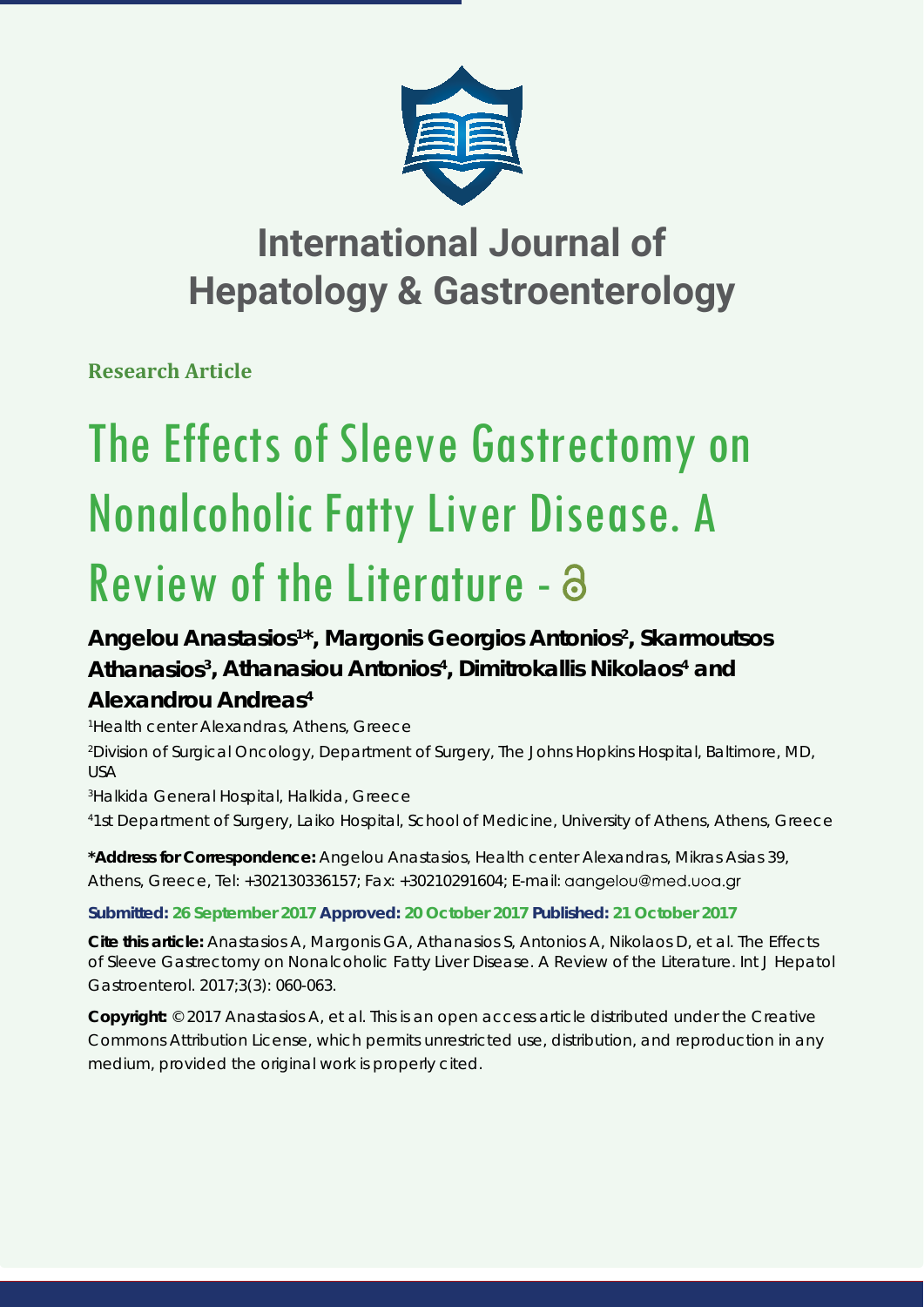#### **ABSTRACT**

**Background:** Nonalcoholic Fatty Liver Disease (NAFLD) is the most common liver disease in the developed countries. Patients with Nonalcoholic Steatohepatitis (NASH), a subset of NAFLD, are at risk for progressive liver disease and in need of effective treatment options. There is a lack of data assessing sleeve gastrectomy and their effect on NAFLD.

**Objective:** To assess the effects of Sleeve Gastrectomy (SG) on NAFLD.

**Methods:** An online search of PubMed, Medline, and Google Scholar was independently carried out by two researchers using key words like Non-Alcoholic Fatty Liver Disease, Non-Alcoholic Steato-Hepatitis, Bariatric Surgery, Obesity Surgery, Sleeve Gastrectomy and Liver Biopsy, percutaneous liver biopsy, to identify all articles. Articles were also identified from references of relevant articles. All sleeve gastrectomies that had intraoperative and postoperative liver biopsies were included.

**Results:** The review included 10 studies that provided data regarding nonalcoholic fatty liver disease in men and women that had undergone sleeve gastrectomy for morbid obesity. Participants in these studies had undergone liver biopsy at the time of the operation and as a follow up. We decided to not perform a meta-analysis due to the high risk of bias and the high degree of heterogeneity of the included studies.

**Conclusions:** In addition to a correlation between NAFLD and metabolic syndrome, NAFLD may lead to a worse outcome in steatohepatitis (NASH). Surgery may provide a possible solution to this problem but we need further research to examine the associations, pathophysiology, and the impact of SG on this particular disease.

**Keywords:** Nonalcoholic Fatty Liver Disease (NAFLD); Nonalcoholic Steatohepatitis (NASH); Sleeve gastrectomy; Metabolic syndrome

#### **INTRODUCTION**

NAFLD is a clinico-pathological condition [1] characterized by the histologic finding of 5% or greater macrovesicular steatosis of hepatocytes in an individual without significant alcohol use or other known causes of chronic liver disease [2]. The histologic spectrum of NAFLD are divided to isolated steatosis or nonalcoholic fatty liver to Nonalcoholic Steatohepatitis (NASH)-related cirrhosis and NASH-Hepatocellular Carcinoma (HCC) [3]. Although not entirely a diagnosis of exclusion, the diagnosis of NAFLD does require a careful query of alcohol consumption, because alcoholic liver disease itself can often demonstrate similar histologic features to NAFLD. As such, current guidelines recommend using criteria requiring alcohol exposure of less than 30 g/ day for men and less than 20 g/day for women as a component of NAFLD diagnosis. The diagnosis of NAFLD incorporates the clinical history, laboratory data, radiographic data, as well as histologic information. NAFLD can be diagnosed noninvasively by the finding of hepatic steatosis on abdominal imaging study; liver biopsy is not always needed to confirm the diagnosis. However, a liver biopsy is required to distinguish isolated steatosis from NASH and to stage fibrosis severity, which may subsequently affect risk of disease progression and disease management. Three key histologic features are needed to confirm the diagnosis of NASH and include steatosis, inflammation, and cellular ballooning. [4]. Bariatric surgical procedures are increasingly and successfully applied in the treatment of morbid obesity. Bariatric operations traditionally are divided to restrictive, malabsorptive or combined according to the mechanism they induce weight-loss. Malabsorptive procedures have been reported as having more sustainable long-term results in terms of weight loss and amelioration of related comorbidities compared to restrictive procedures, in exchange for more common post-operative nutritional deficiencies [5]. Restrictive procedures on the other hand are linked with a progressively attenuated weight-loss and metabolic result but have a more favorable long-term nutritional profile [6-8]. The aim of this study is to focus on NAFLD and the ensuing regression after sleeve gastrectomy which is one of the most popular procedure for the morbid obesity.

#### **MATERIAL AND METHODS**

A comprehensive search of PubMed Database was conducted and the review covered a period from 2000 to 2017. The keywords which were used individually or in combination were: sleeve gastrectomy, NAFLD, NASH, obesity, steatosis. This study was based on a retrospective review of a database comprising all patients with proven NAFLD undergoing SG.

#### **INCLUSION AND EXCLUSION CRITERIA**

Studies with data for sleeve gastrectomy were only included. These studies included technical notes, review articles, original articles, case reports studies and case matched comparison studies. Duplicate publications and those not written in English were excluded. For duplicate publications, the latest and most complete study was included. Number of patients was not an exclusion criterion.

#### **RESULTS**

Many studies have shown NAFLD regression after sleeve gastrectomy in bariatric surgery patients. (Table 1) Most studies included few cases. Manco, et al. [9,10] included 20 patients that underwent SG and they reported reversion of steatohepatitis and reduction of hepatic fibrosis in morbidly obese adolescents with NAFLD 1 year after surgery. Another study from Billeter, et al. [11] included thirty-four obese patients with a BMI > 35 kg/m<sup>2</sup>. The effects on LFT and glycemic control were evaluated over 12 months. An additional prospective study from Aldoheyan, et al. [12] evaluated the histological and biochemical effects of sleeve gastrectomy on nonalcoholic fatty liver disease in 27 patients with 3 months followup. Similarly Algooneh, et al. [13] examined 84 patients diagnosed with NAFLD prior to undergoing LSG and Froylich, et al. [14] studied nine patients that underwent SG with liver biopsies prior to surgery and in the follow up. In general follow-up is quite limited spanning from 3 months (10) to 1year [9,11-14].

Most studies agree that following surgery NAFLD is either improved [10,15] or fully regressed. [9, 11-13] Techniques followed to evaluate NAFLD, however varied: some authors used liver biopsy (10, 11, 14, 16) and others used ultrasound sonography [15-17] or MRI [12].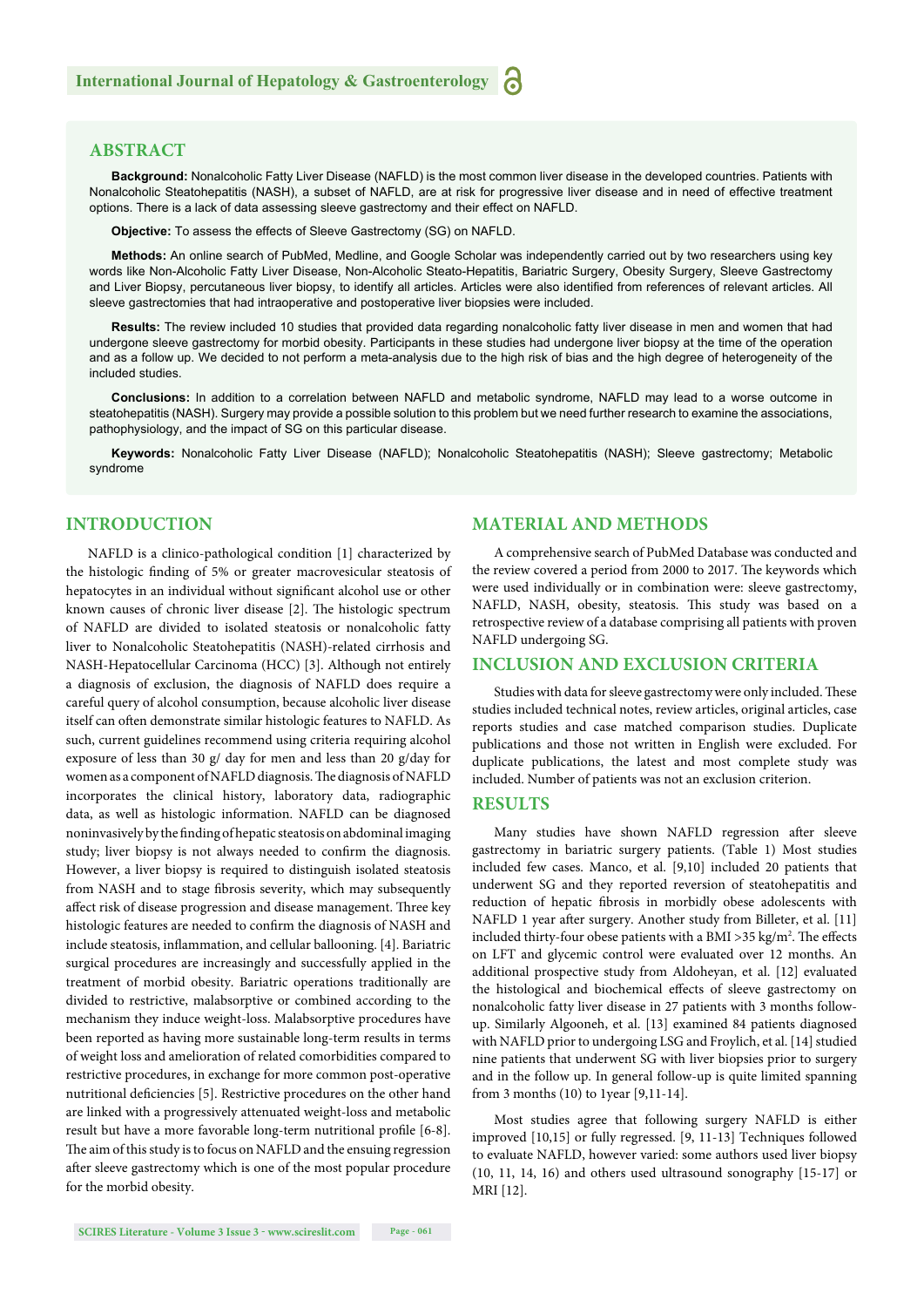| Table 1: Patients characteristics. |                                                         |                                         |                                                                               |                                                                                                                                      |
|------------------------------------|---------------------------------------------------------|-----------------------------------------|-------------------------------------------------------------------------------|--------------------------------------------------------------------------------------------------------------------------------------|
| Study                              | <b>Patients</b>                                         | Regression of NAFLD                     | Comments                                                                      | Additional benefits after SG                                                                                                         |
| Manco, et al. [9]                  | 93 Obese (BMI $\geq$ 35 kg/m <sup>2</sup> ) adolescents | 20/20 patients                          | 20 Pts underwent LSG.<br>Follow up: 1 year later                              | Decreased hypertension and<br>ameliorated dyslipidemia, weight<br>loss                                                               |
| Tariciotti, et al. [18]            | 1 patient (53years old- BMI 40 kg/m <sup>2</sup> )      | <b>NA</b>                               | The patient underwent LT                                                      | Advantages in terms of allograft and<br>patient survival, diabetes resolution                                                        |
| Billeter, et al. [13]              | 34 patients                                             | 17/17 patients                          | 17 patients underwent<br>LSG-Follow up: 1 year<br>later                       | Improved insulin resistance,<br>glycemic control, and reduced the<br>need of insulin                                                 |
| Aldoheyan, et al. [10]             | 27 patients (35 $\pm$ 8 years old-BMI: 44.6<br>± 7.8    | 12/18 patients                          | 27 patients underwent<br>LSG plus Liver biopsy -<br>Follow up: 3 months later | Weight reduction                                                                                                                     |
| Wolter, et al. [16]                | 302 patients (Age: 43.3 ± 11.9, BMI:43.3<br>± 11.9      | 80% with NAFLD                          | 150 patients underwent<br>LSG plus Liver biopsy- No<br>follow-up              | Decreased postoperative<br>complications                                                                                             |
| Algooneh, et al.[15]               | 84 patients (Age: 17-62, BMI: 46.6 ±<br>7.8)            | 47/84 patients                          | 84 patients underwent<br>LSG-Follow up:<br>Ultrasound                         | Weight reduction                                                                                                                     |
| Froylich, et al. [14]              | 9 patients (Age: 46.3 11.7, BMI: 72.7<br>21.0           | 9/9 patients                            | 9 patients underwent LSG<br>plus Liver biopsy-Follow<br>up: 1/2-1 year later  | Weight reduction                                                                                                                     |
| Calvo, et al. [12]                 | 19 patients (Age: 34-55, BMI: 42.1-51.2)                | 19/19 patients                          | 19 patients underwent<br>LSG-Follow up: 1 year<br>later with MRI              | Weight reduction                                                                                                                     |
| Praveen Raj, et al. [11]           | 20 patients(Age: 21-70, BMI: 45.99<br>$+/- 11.71$       | 10/10 patients (with pre-op<br>NAFLD)   | 20 patients underwent<br>LSG plus liver biopsy<br>Follow up: 1/2-1 year later | Weight reduction                                                                                                                     |
| Berry, et al. [17]                 | 252 patients(Age: 15-70, BMI: 30-34.3)                  | 213/252 patients (with pre-op<br>NAFLD) | 111 patients in the Follow<br>up with Ultrasound                              | Insulin resistance was remitted<br>dyslipidemia hypertension and<br>GERD. T2DM had 60% of complete<br>remission and 40% improvement. |
| NA: Not Addressed.                 |                                                         |                                         |                                                                               |                                                                                                                                      |

Tariciotti, et al. [18] in their case report from Italy referred to a 53 years old woman with Hepatocellular carcinoma and Hepatitis C virus related cirrhosis. She also presented with severe morbid obesity (BMI 40 kg/m<sup>2</sup>) and insulin-dependent diabetes. Once listed for Liver Transplantation (LT), she was assessed by the bariatric surgery team to undergo a combined LT/SG. An experienced bariatric surgeon, following completion of the LT, performed the SG. The patient had an uneventful recovery and is currently alive, 5 months after the combined procedure, with normal allograft function, significant weight loss (BMI = 29 kg/m<sup>2</sup>), and diabetes resolution.

#### **DISCUSSION**

LSG is a new and effective restrictive surgical procedure used with increasing frequency  $[19]$ . This surgical procedure was originally performed as the first step in a staged weight loss procedure for severely obese adults [20]. Sleeve gastrectomy was first performed laparoscopically by Ren, et al. [21]. In this restrictive procedure, the stomach is reduced to approximately 20% of its original size by the surgical removal of a large portion. The open edges are then stapled together to form a sleeve or narrow banana-shaped tube. As a result, the size of the stomach is permanently reduced [22].

Bariatric surgery in obese patients with NAFLD results in sustained and significant weight loss and improves NASH, according to the current literature. SG is considered a safe and effective option for these patients, as long as appropriate long-term follow-up is provided. Existing data are not sufficient to recommend general use of this surgical procedure in patients that exhibit NAFLD. The burden of obesity associated comorbidity such as NAFLD in selected patients may prove risky and future studies and a long-term risk analysis of

patients with obesity associated liver disease are much needed to clarify the exact indications for bariatric surgery.

We propose the collection of data of all weight loss procedures until prospective and controlled trials are performed. This study tries to address the problem of a pathologic entity as NAFLD and the resolution after a rather commonly used operation like SG and as such, it can be helpful for the clinician.

#### **CONCLUSIONS**

In summary, this study reaffirms that many patients have been reported as having suffered from NAFLD [23] and SG for morbid obesity seems to play a significant role for the resolution of the disease. Physicians should be highly suspicious for the diagnosis of NAFLD in obese patients. Since liver biopsy should routinely be performed intraoperatively in those morbid obese patients undergoing bariatric surgery, the definite diagnosis in all suspicious cases by a hepatologist is imperative and usually results in the regression of the disease.

#### **REFERENCES**

- 1. Italian Association for the Study of the L. AISF position paper on nonalcoholic fatty liver disease (NAFLD): Updates and future directions. Dig Liver Dis. 2017; 49: 471-483. https://goo.gl/TXb3VC
- 2. Chalasani N, Younossi Z, Lavine JE, Diehl AM, Brunt EM, Cusi K, et al. The diagnosis and management of non-alcoholic fatty liver disease: practice guideline by the American Gastroenterological Association, American Association for the Study of Liver Diseases, and American College of Gastroenterology, and the American Gastroenterological Association. Hepatology. 2012; 55: 2005-2023. https://goo.gl/4gvwd2
- 3. Rinaldi L, Nascimbeni F, Giordano M, Masetti C, Guerrera B, Amelia A, et al. Clinical features and natural history of cryptogenic cirrhosis compared to hepatitis C virus-related cirrhosis. World J Gastroenterol. 2017; 23: 1458- 1468. https://goo.gl/SrZnKJ